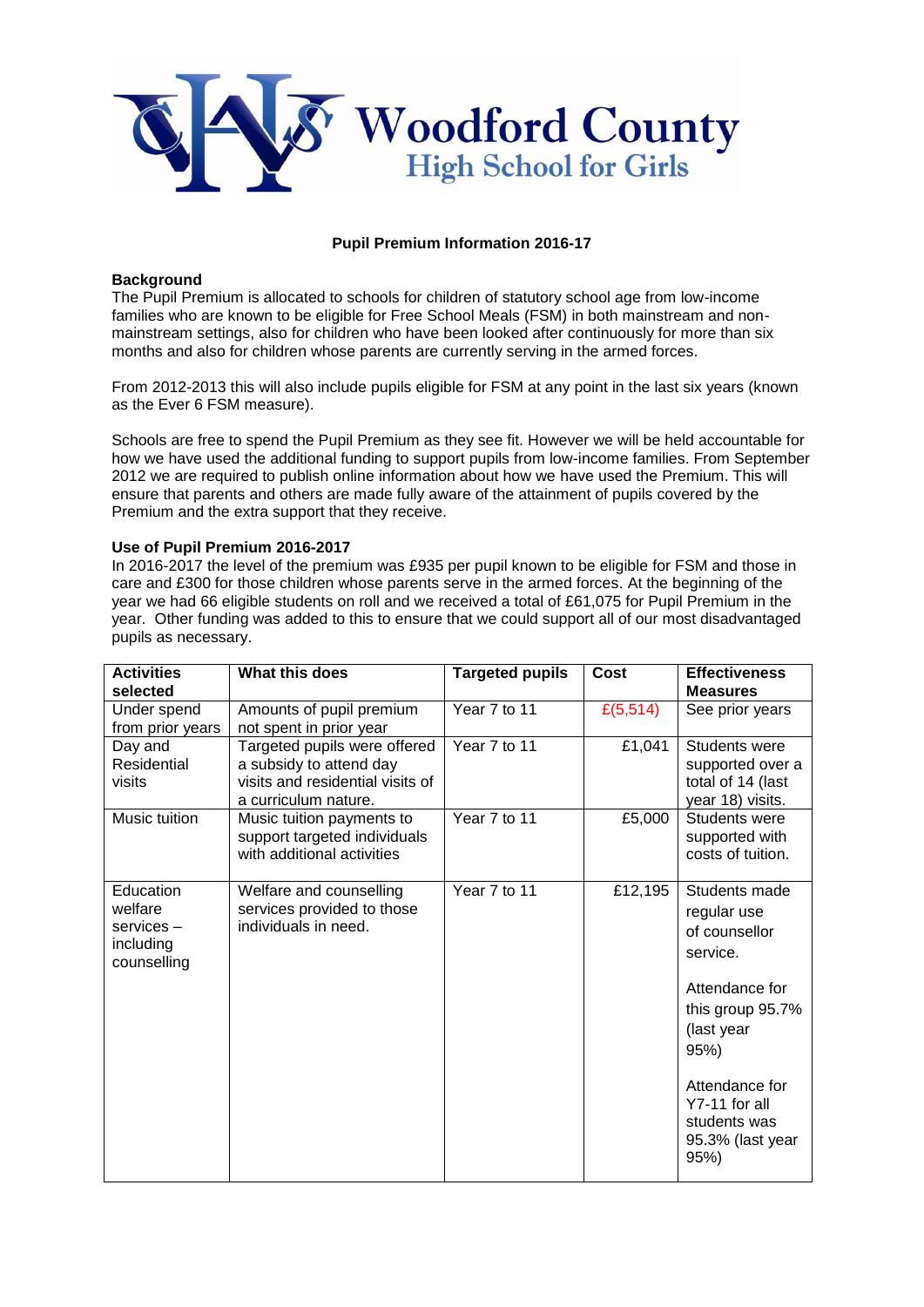

| Literacy Co-                                                  | Additional Teaching and                                                                                                                                                                            | Year 7 to 11      |         | 0.6% of Pupil                                                                                                                                                                                                                   |
|---------------------------------------------------------------|----------------------------------------------------------------------------------------------------------------------------------------------------------------------------------------------------|-------------------|---------|---------------------------------------------------------------------------------------------------------------------------------------------------------------------------------------------------------------------------------|
| ordinator                                                     | Learning to improve pupils                                                                                                                                                                         |                   |         | Premium                                                                                                                                                                                                                         |
|                                                               | literacy                                                                                                                                                                                           | TLR 2a £2,613     | £3,232  | students were                                                                                                                                                                                                                   |
|                                                               |                                                                                                                                                                                                    | plus on costs.    |         | recommended                                                                                                                                                                                                                     |
|                                                               |                                                                                                                                                                                                    | Cost of 3 periods | £3,903  | for, and                                                                                                                                                                                                                        |
|                                                               |                                                                                                                                                                                                    | per week          |         | received,                                                                                                                                                                                                                       |
|                                                               |                                                                                                                                                                                                    |                   |         | mentoring.                                                                                                                                                                                                                      |
|                                                               |                                                                                                                                                                                                    |                   |         | 25% of KS3 and<br>100% of KS4<br>students made<br>progress as<br>good as or<br>better than<br>expected<br><b>Pupil Premium</b><br>students made<br>up 16% of the<br>total number of<br>students<br>mentored<br>during the year. |
| Special Needs<br>- internal<br>counselling,<br>care plans and | Cost of staff salaries<br>associated with provision of<br>care to relevant pupils                                                                                                                  | Year 7 to 11      | £12,421 | Completion<br>rates and Value<br>added for                                                                                                                                                                                      |
| care                                                          |                                                                                                                                                                                                    |                   |         | vulnerable<br>students                                                                                                                                                                                                          |
|                                                               |                                                                                                                                                                                                    |                   |         | 2 x Year 12<br>students - both<br>achieved 360                                                                                                                                                                                  |
|                                                               |                                                                                                                                                                                                    |                   |         | <b>CLA</b> student<br>gained 8 x A*<br>and $2 \times A$                                                                                                                                                                         |
| Breakfast club                                                | Provision of supervised area<br>in dining hall for students to<br>gather in mornings prior to<br>school commencement, with<br>the ability to purchase food<br>and hot drinks (costs of DD<br>& SC) | Year 7 to 11      | £4,386  | Average<br>attendance of<br>125 (last year<br>147) students<br>daily. Positive<br>impact on<br>punctuality<br>statistics.                                                                                                       |